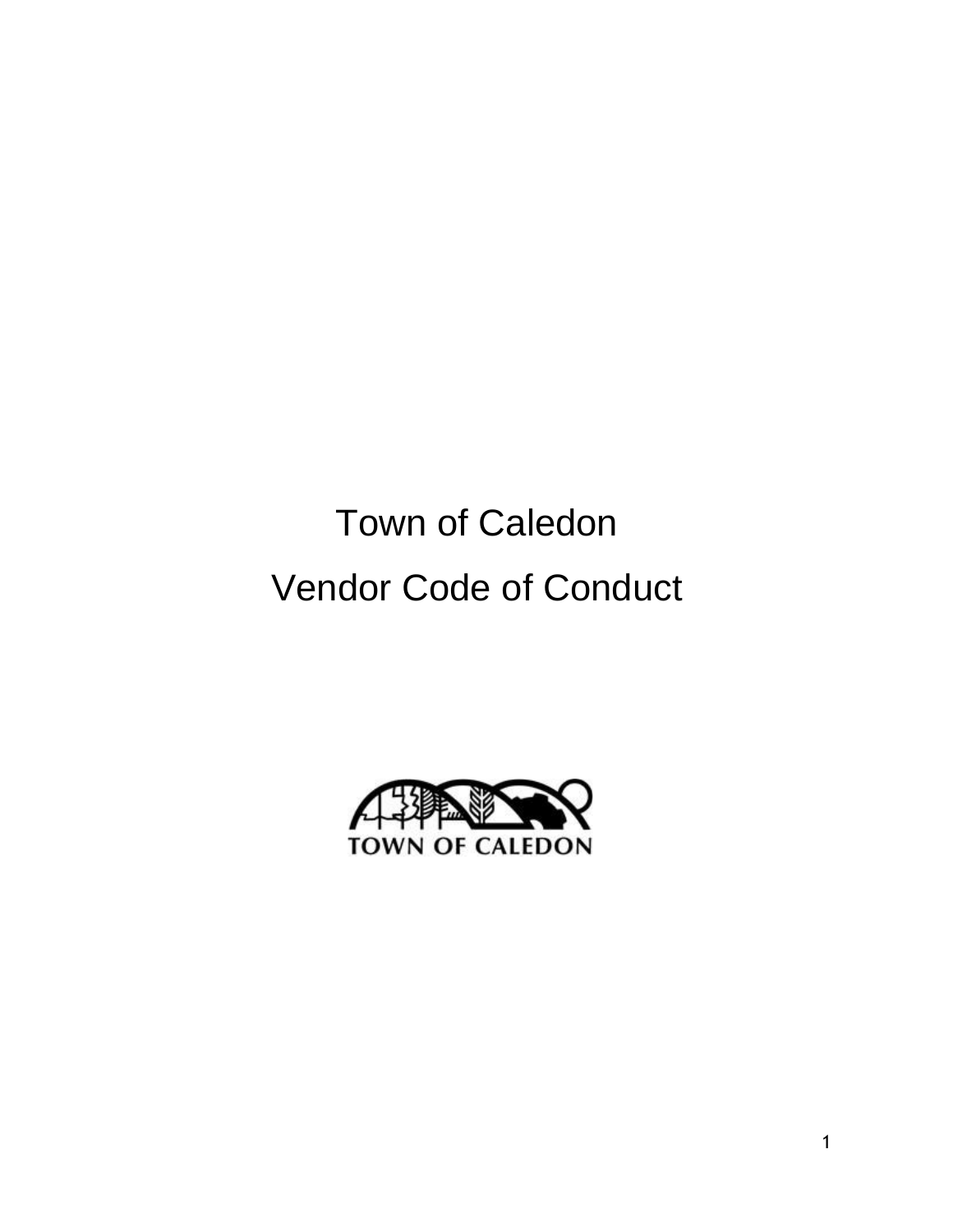#### **1.0 Introduction**

#### Welcome to the Town of Caledon!

As a valued vendor, we look forward to a mutually positive and productive business relationship. We have created this manual to better assist you in working with the Town of Caledon.

Vendors its employees, agents, subcontractors, bidders and potential bidders that supply goods and/or services to the Town ("Vendors") are expected to adhere to this code of conduct for all dealings with the Town. Vendors shall be committed to performing their functions as specified in their contract and act with honesty, integrity, diligence, political neutrality and accountability and to avoid conflicts of interest, both real and apparent. Vendors are expected to perform their work in a manner that maintains and promotes public confidence in local government and its services provided.

#### **2.0 Core Values**

All Town staff and Vendors have the responsibility to work together for the common good of the community and residents. Vendors must behave in a manner that is both ethically responsible and accountable at all times in upholding the public's interest.

| provide accurate, open and clear communication              |
|-------------------------------------------------------------|
| responsible for our decisions and actions                   |
| lead by example                                             |
| strive for excellence in everything we do                   |
| acknowledge the value of a diversity of opinions and skills |
| embrace opportunities for training and development          |
| promote the Town of Caledon as the employer of choice       |
|                                                             |

#### **3.0 Principals of Our Ethical Business Practice**

- Respect the lives, rights, privacy and property of others;
- Avoid all conflicts of interest in decisions that we determine or influence;
- Disclose any conflicts or potential conflicts of interest to the Manager, Purchasing & Risk Management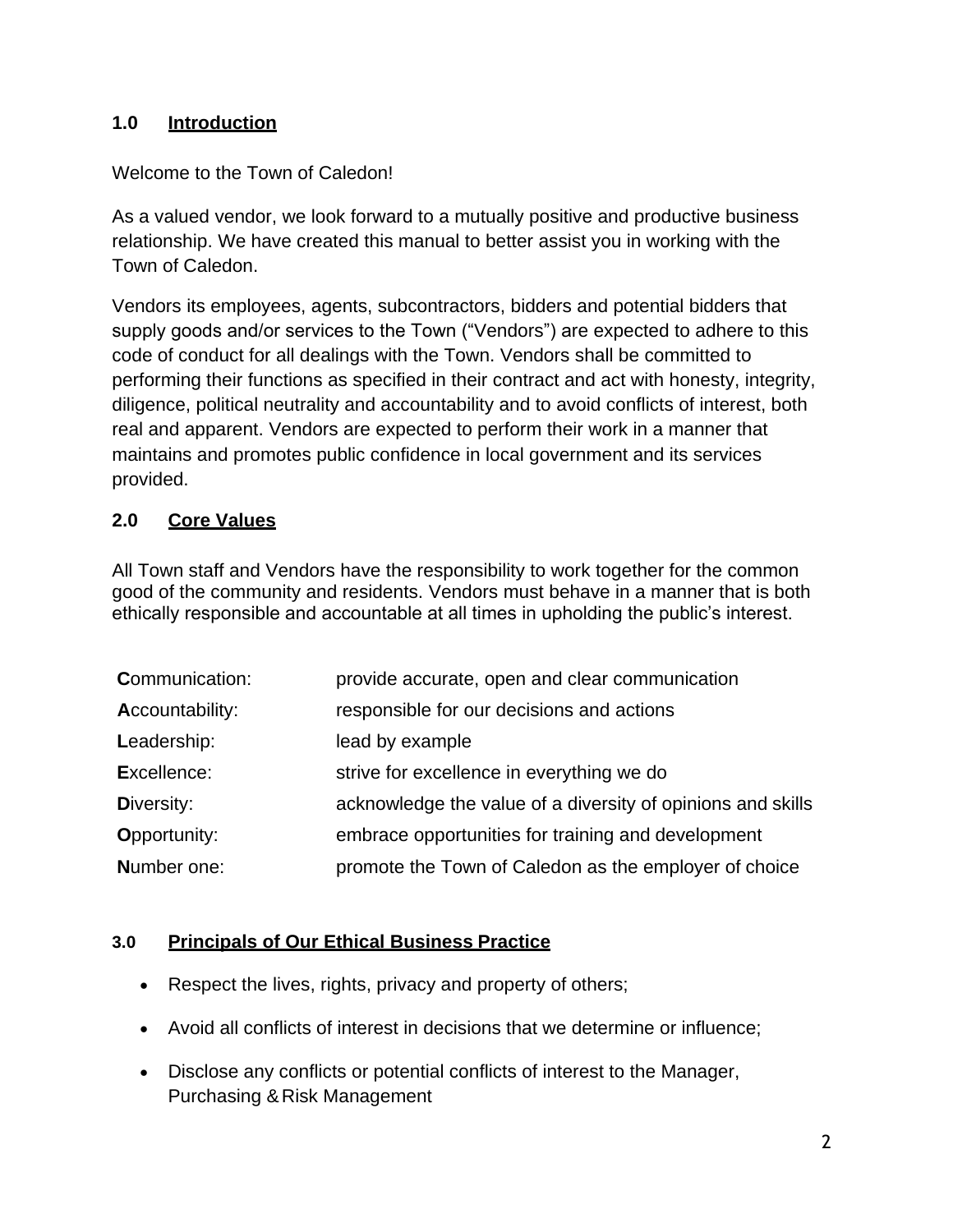- Conduct duties and business relationships in an honest, fair and responsible manner;
- Sustain a culture in which ethical conduct is valued and recognized;
- Endorse accessibility and provide goods and services in a manner that respects the independence and dignity of persons with disabilities;
- Maintain safe, healthy and secure work environments;
- Sustain responsible trading practices with all Vendors to promote decent, legal and humane working conditions;
- To use resources, material and energy as efficiently and responsibly as possible in the provision of products and services;
- Foster a business environment that encourages open communication and seeks out, listens and responds to the ideas and concerns of stakeholders;
- Behave in a manner that is both ethically responsible and accountable at all times in upholding the public interest and will withstand public scrutiny;
- Provide timely, full and true disclosure of material information, both financial and non- financial, concerning the business and affairs of the Town to the public when and as required through authorized channels and/or spokespersons according to the Town Guidelines;
- Manage compliance with the Vendor Code of Conduct as any other critical business activity;
- Comply with applicable laws and Town policies and procedures.

# **4.0 Accessibility**

Vendors will endorse accessibility and ensure the needs of those with disabilities are accommodated, recognizing the use of assistive devices, support persons, service animals, availability of documents and notices in alternative formats and applicable accessibility training. The Vendor shall require all applicable personnel (including those of its sub-contractors) to fulfill accessibility training requirements.

## **5.0 Harassment and Discrimination in the Workplace**

Vendors and their sub-contractors shall treat all people with respect and dignity. No one shall be subject to any form of abuse.

The Vendor must abide by The Ontario Human Rights Code, R.S.O. 1990, Chapter c H.19 (OHRC) which states that every person has a right to equal treatment in employment without discrimination based on the following grounds: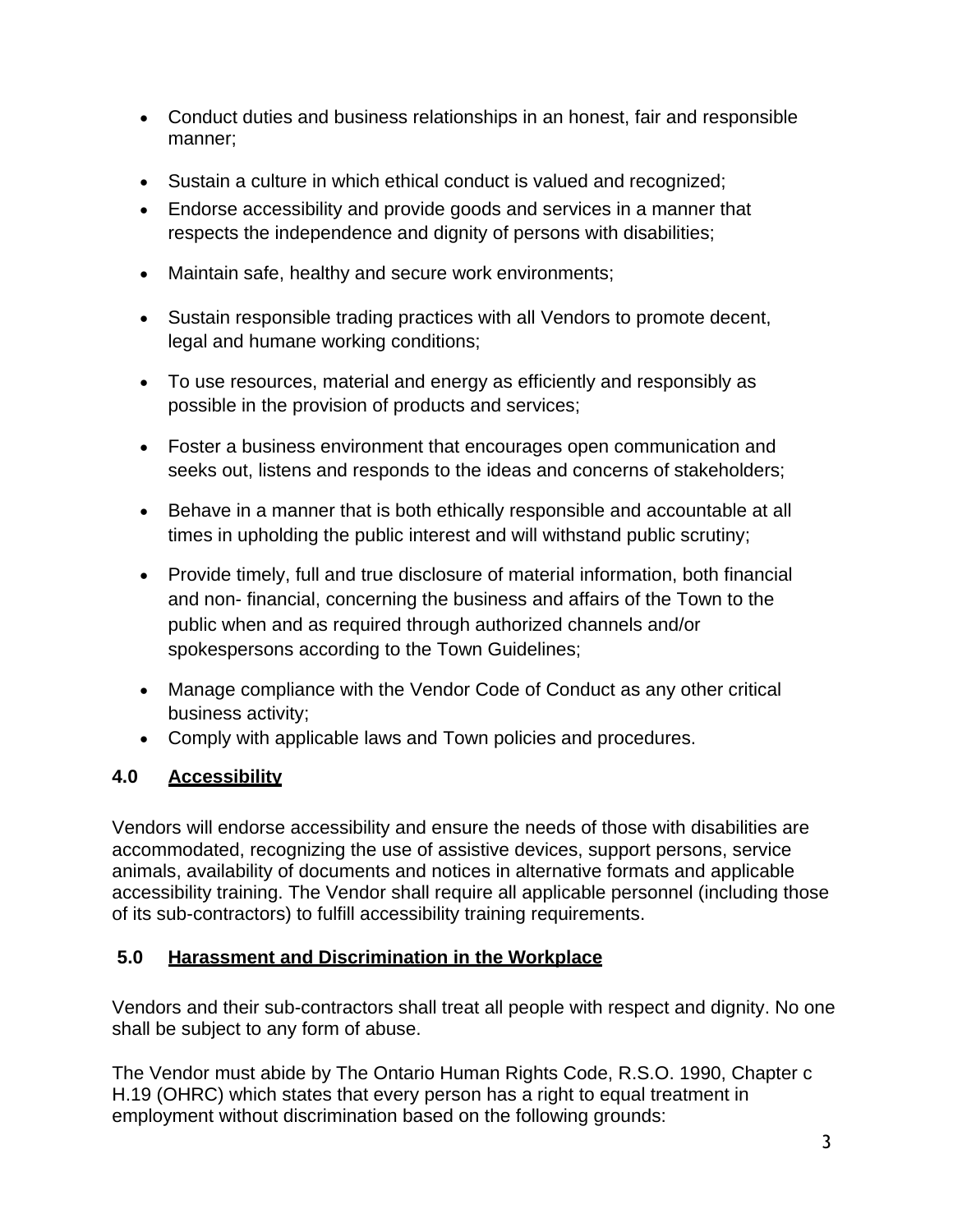- race
- sex (includes pregnancy and gender identity)
- ancestry
- sexual orientation
- place of origin
- age (over the age of 18, 16 and over in occupancy of accommodation)
- colour
- marital status (including same-sex partners)
- ethnic origin
- family status
- citizenship
- record of offenses (in employment only)
- receipt of public assistance (in accommodation only)
- creed (religion/beliefs)
- handicap

Discrimination includes differential treatment of an employee, potential employee or other persons based on prohibited grounds as set out in The Occupational Health and Safety Act.

Vendors shall be expected to adhere to the Workplace Harassment and Discrimination Procedure, and adhere to Town policies and not engage in behaviors that constitutes harassment

Harassment can present itself in many forms including but not limited to unsolicited remarks made deliberately or repeatedly, questions, suggestions or decisions based on prohibited grounds of discrimination.

- Vendors will not engage in a course of vexatious comments or conduct against a worker in the workplace that is known or ought reasonably to be known to be "unwelcome". Vendors will not engage in any unwelcome remark jokes, innuendos or taunting about a person's racial ethnic or religious background, colour place of birth, citizenship, ancestry, or any other prohibited ground.
- Vendors will not display engage in racist, derogatory, sexually suggestive or other offensive pictures or materials
- Vendors will not engage in unwelcome remarks or jokes about a person's body, attire or gender, leering, unnecessary physical contact, any unwelcome sexual solicitation or advance, or reprisal or threat of reprisal for the rejection of a sexual solicitation or advance

#### **6.0 Health and Safety**

The Town expects Vendors to provide healthy and safe workplaces and comply with relevant health and safety laws. We expect Vendors to provide all their employees with adequate information and instruction on health and safety concerns and to enable their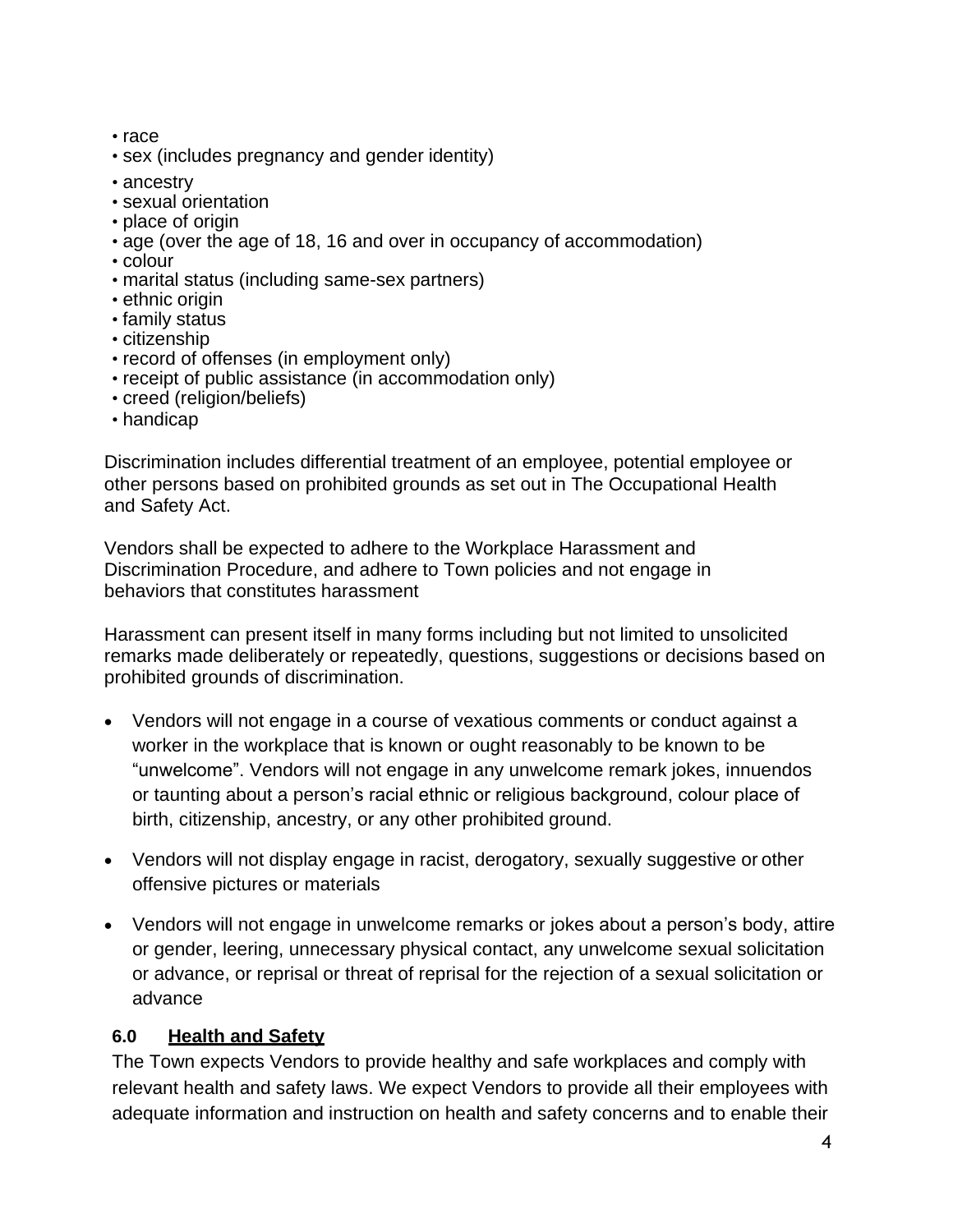employees to meet their responsibilities for the maintenance of a healthy and safe workplace.

Vendors and their sub-contractors will:

- Provide their workers with safe and healthy work environments which, as a minimum standard, is in compliance with Ontario health and safety laws and regulations.
- Take adequate steps to prevent accidents or injuries to health arising out of, associated with, or occurring in the course of work.
- Ensure that any living facilities provided for personnel are safe and clean and meet the basic needs of personnel.
- Provide health and safety training appropriate for their industry
- Ensure that the all equipment and tools, including personal protective equipment are in proper working condition, maintained and certified
- The vendor will ensure workers are free to express their concerns about workplace conditions without fear of retribution of losing their jobs

# **7.0 Smoking in the Workplace**

- In accordance with the Town's commitment to providing a smoke-free environment for its employees and the general public accessing municipal services at Town facilities, smoking is prohibited in the workplace.
- Smoking is strictly limited to outdoor smoking areas that are designated by the Town
- Smoking is not permitted in any area within nine (9) meter radius of an entrance or exit to a facility, which is owned or leased, in whole or in part, by the Town, including but not limited to playgrounds, sport fields, parks and outdoor recreation areas
- Smoking includes the smoking or holding of lighted tobacco or lighted herbal material, and the use or holding of electronic smoking devices (Cigarettes, hookah pens, etc)

## **8.0 Social Media**

- The Town of Caledon supports the use of online communications to enhance customer service and leverage the Town's brand.
- The Town Vendors will ensure that any communication via social media platforms is conducted on behalf of the Town in a manner that is consistent and respectful to Canadian libel laws, *Municipal Freedom of Information and Protection of Privacy Act,* and Town of Caledon practices in regards to confidential information and intellectual property.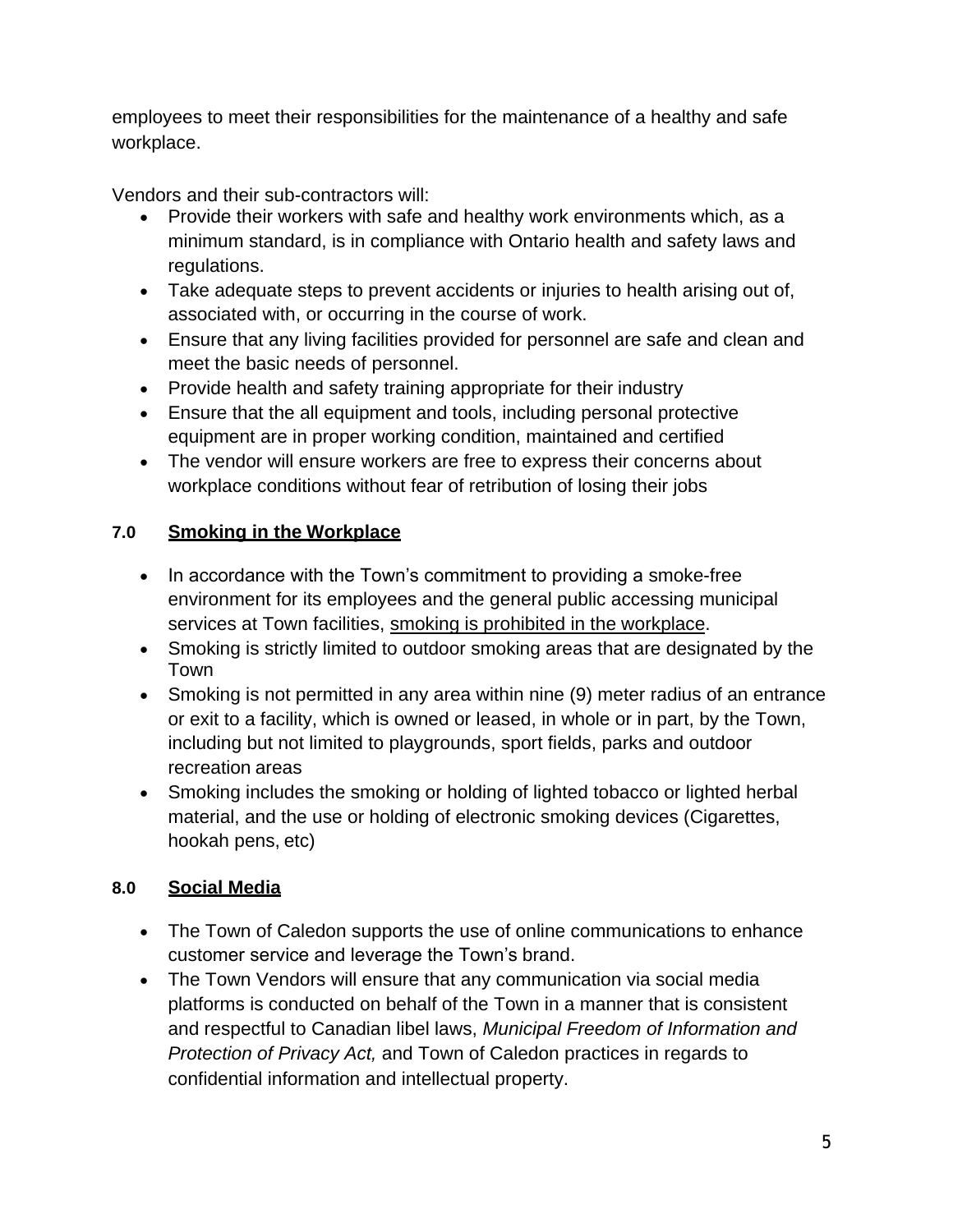#### **9.0 Workplace Alcohol and Drug Use**

Town Vendors and their sub-contractors will:

- 1. Not use or be under the influence of illegal drugs or impaired by alcohol or any type of drugs while conducting business or services for or on behalf of the Town at work.
- 2. Allow adequate time for the body to remove all alcohol or other drugs from the bloodstream before coming to work or assuming job responsibilities.

All Vendors must report for work fit for duty, to perform their work duties safely, competently and efficiently, without any limitation arising from substance use or the aftereffects of substance use.

Fit for duty means that an individual is mentally, emotionally and physically able to safely and competently perform their assigned duties without any limitations attributable but not limited to illness, injury, fatigue, mental stress or the use and/or after-effects of alcohol, over the counter, prescription, legal or illegal drugs.

#### **10.0 Workplace Violence**

Vendors will not engage in any behaviors that may be considered threats or acts of violence. Violence includes attempting to or exercising, physical force by a person against an employee in a workplace that causes or could cause physical injury, or a statement or behavior that is reasonably interpreted as a threat to exercise physical force that could cause physical injury to an employee.

Domestic Violence – includes a person who has a personal relationship with a workersuch as a spouse or former spouse, current or former intimate partner or a family member- who may physically harm, threaten or attempt to physically harm the worker while at work.

Workplace - includes the working environment and any place employment-related activities are conducted including business travel, work-related social gatherings or any other location that may have a subsequent impact on the workplace.

#### **11.0 Employment Standards**

Vendors will employ employees who are, in all cases; present voluntarily, not put at risk of physical harm due to their work environment, fairly compensated and allowed the lawful right of free association.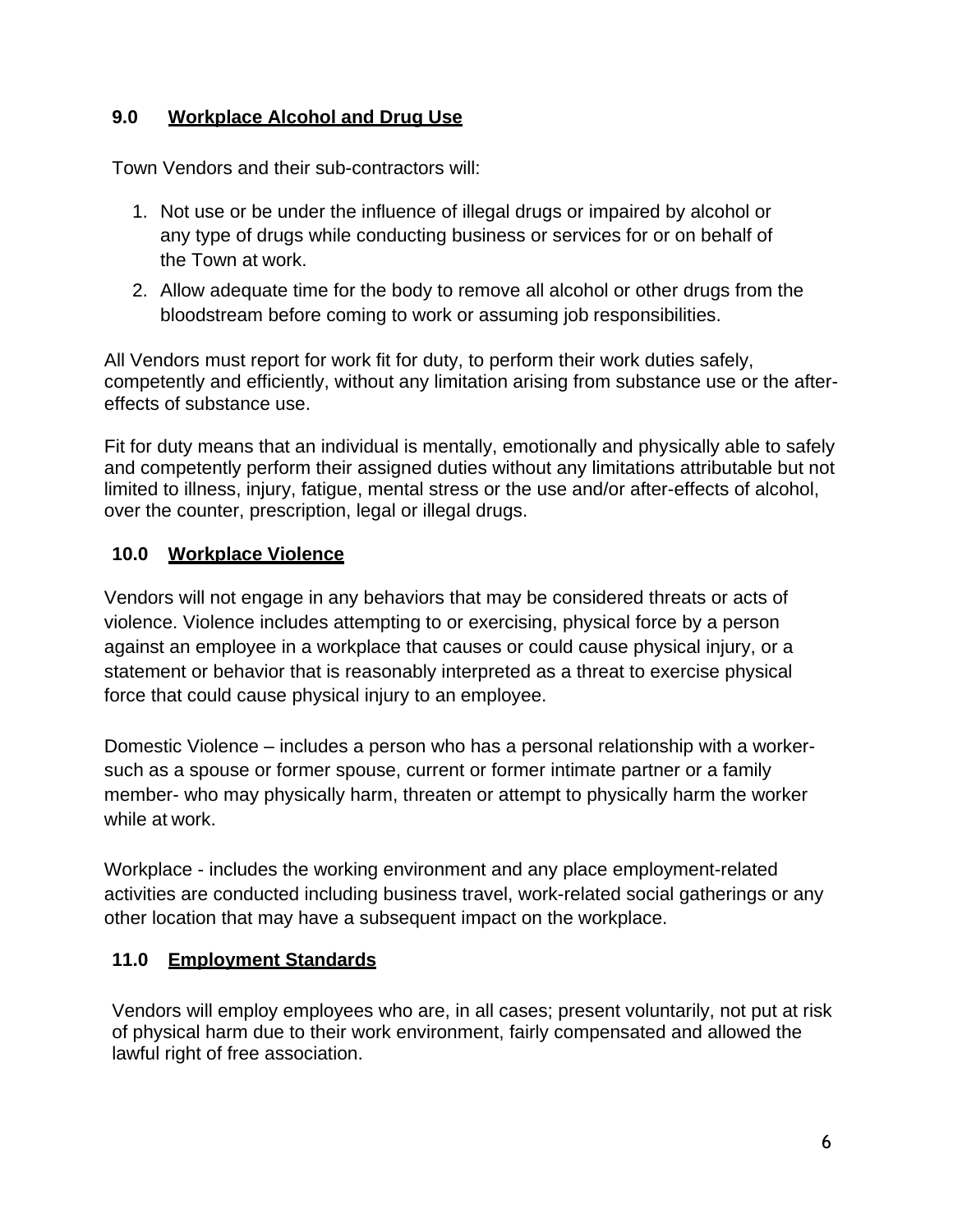## **12.0 Wages and Benefits**

Vendors will at a minimum, provide wages and benefits that comply with the laws, as stipulated by the Ontario Ministry of Labor, within the Employment Standards Act. Pay workers and provide workers with clear, written accounting of hours worked, deductions and regular and overtime wages in a language they can understand.

#### **13.0 Child Labour**

Child labour is prohibited.

## **14.0 Forced or Slave Labour**

Vendors of the Town will not use forced or slave labour. The Town does not wish to encourage the use of products that have been made in factories in countries where children are used as slave labour or other exploitive circumstances, which impede child development.

#### **15.0 Disciplinary Practices**

Vendors will not use corporal punishment or other forms of mental or physical coercion.

#### **16.0 Environmental Commitment**

The Town of Caledon strives to reduce the impact of its operations and business decisions on the natural environment. Ensuring that environmental considerations are embedded into Town procurement processes is integral to mitigating the Town's environmental and climate change impact. To align with this, Vendors working for the Town will strive to reduce the negative environmental impacts of the goods and services they provide. Therefore, at a minimum, Town Vendors must have an awareness and compliance, where necessary, of the environmental laws, regulations, approvals or permits in the relevant jurisdiction, related to the products or services they provide. As a result, all required permits are to be maintained and in compliance with all applicable environmental laws and regulations.

In addition, Vendors are encouraged to identify and manage the environmental impacts associated with their goods and services by:

- a) Reducing water, energy and other unnecessary waste at the source or as a byproduct of their operations, through actions such as modifying production, maintenance, and facility processes, materials substitution, conservation, recycling, and re-using materials;
- b) Conserving natural resources and reducing carbon emissions by committing to standards and activities that reduce the number of materials used or have a recycled content;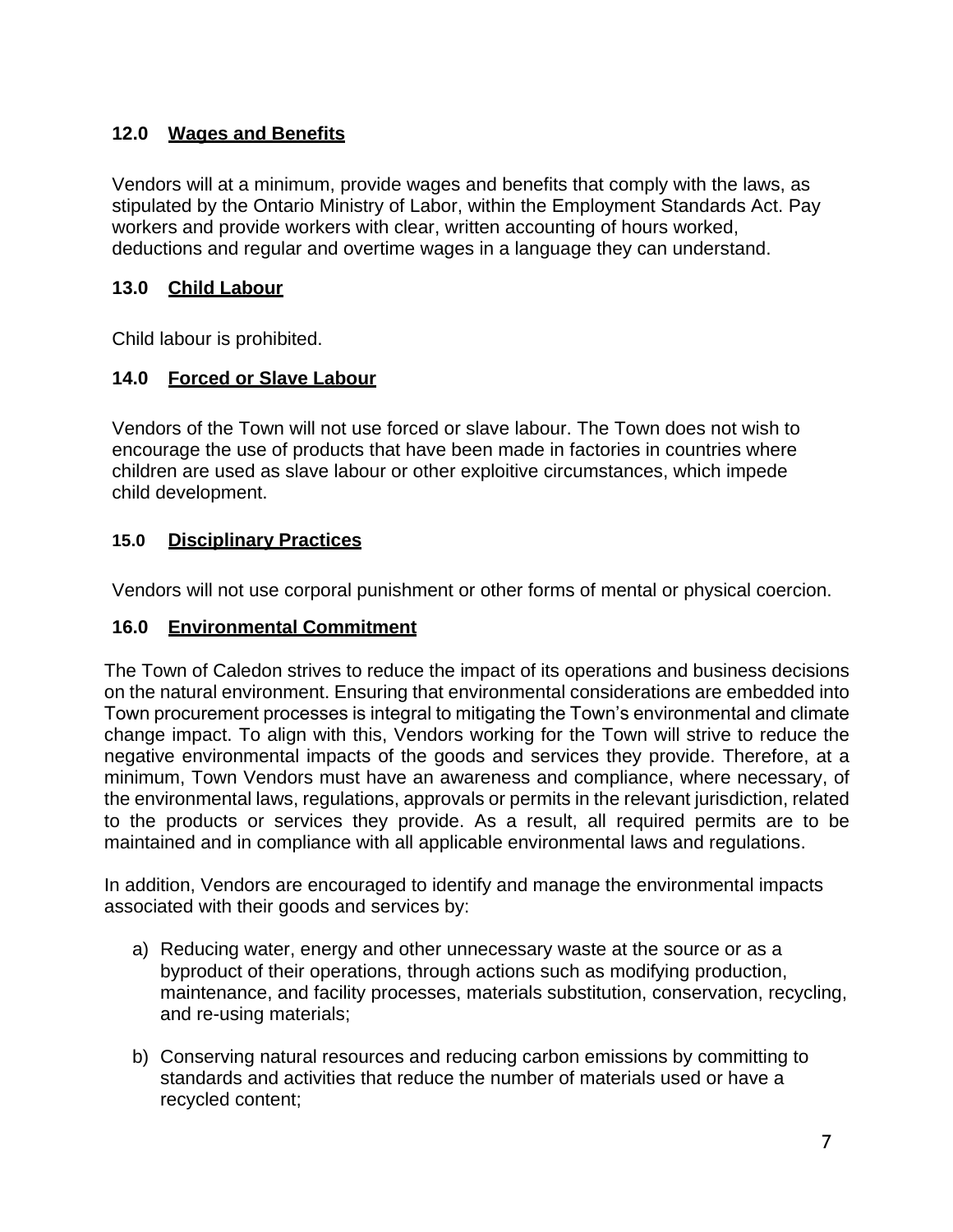c) Identification and management of materials posing an environmental hazard to ensure safe handling, movement, storage, recycling or re-use and disposal;

#### **17.0 Conflicts of Interest**

In their relationship with our employees, Vendors must not try to gain improper advantage or preferential treatment for other relationships they may have with the Town.

#### **18.0 Gifts and Entertainment**

The nature of the gifts or entertainment must not, by their quality, quantity or timing, be used by Vendors to gain improper advantage or preferential treatment. We expect that Vendors will maintain appropriate records of exchanges of gifts and entertainment with Town employees.

#### **19.0 Anti-bribery and Anti-Corruption**

Vendors must not engage in any conduct that would put the Town of Caledon at risk of violating anti- bribery laws.

#### **20.0 Ethical Dealings with Employees**

The Town expects its employees to treat all Vendors – or those seeking to do business with the Town, with honesty, integrity and respect. In conducting business on behalf of The Town, employees are bound by the Employee Code of Conduct.

Employees must never be put in a position where personal or financial incentives or interests may impair their judgement and ability to make decisions in the best interest of the Town.

It is never acceptable for any employee to pay or accept any bribe, kickback or other unlawful payment or benefit to secure any concession, contract or other favorable treatment.

The Town expects its Vendors to respect our employees who are duty-bound to comply with the Employee Code of Conduct guidelines regarding gifts, entertainment and travel. The Town does not believe that its business goals are best advanced in an environment of entertainment and, thus, employees are discouraged from accepting invitations to participate in sporting or cultural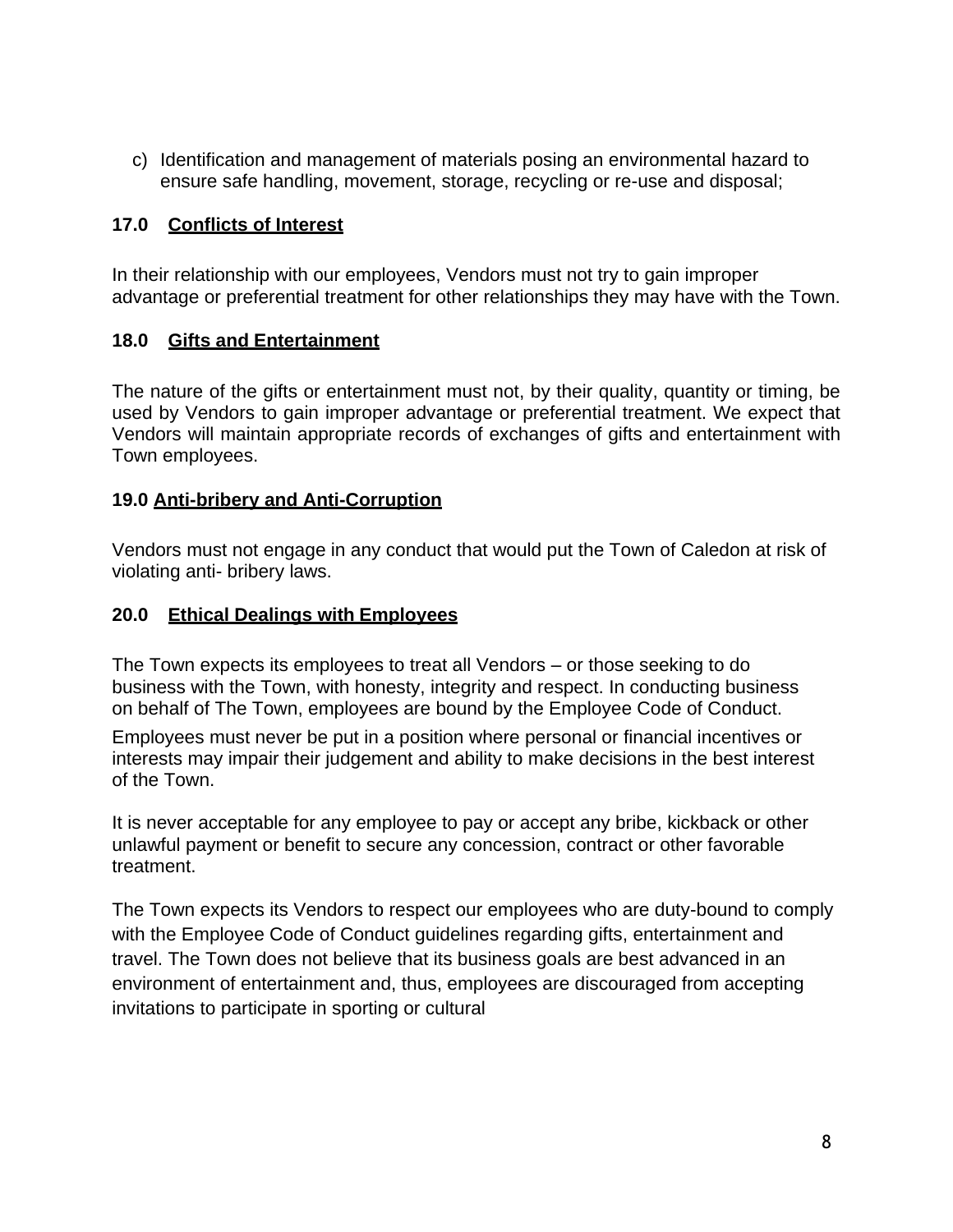events. The Town does encourage its employees and Vendors to come together in support of charitable events and programs where there is mutual interest.

# **21.0 Sub-Contractors**

Vendors will certify that their sub-Vendors of materials or finished goods used in the manufacture of finished goods for the Town comply with product and service specifications provided or promised and also comply with this Vendor Code of Conduct.

It is important for the Town to know the locations of where the work will be performed or goods sourced and the parties involved in the provision of the services.

Vendors must manage their subcontractors to ensure it complies with contractual obligations with the Town and with this Vendor Code of Conduct and provide evidence of such monitoring upon request.

## **22.0 Products and Services**

Vendors will supply only products and/or services that comply with the Town's specifications and comply with all applicable Canadian legal requirements. Vendors will supply only products and/or services that, when used as intended, are safe for employees, consumers, and the environment.

All Vendors business operations will comply with the laws, statutes and regulations of each jurisdiction in which they operate.

Vendors will cooperate fully with the Town and take appropriate steps, including notification of the Town's stakeholders and public product recalls, to address any health, safety, environmental or regulatory issues associated with their products and/or services.

The Town will determine the frequency and extent of the assessments and ongoing monitoring. Consistent with standard industry practice, all costs associated with the assessments and ongoing monitoring will be borne solely by the vendor.

Vendors will allow the Town and/or any of its representatives reasonable and timely access to its facilities and to its relevant records at all times.

## **23.0 Compliance and Implementation**

The Town expects all its Vendors to respect and to actively do their utmost to achieve the Town's standards. The Town believes in cooperation and the Town is willing to work with its Vendors to improve Vendor performance where necessary.

The Town will require that Vendor provide details on factory and production facility locations of Vendors and subcontractors and will make this information publicly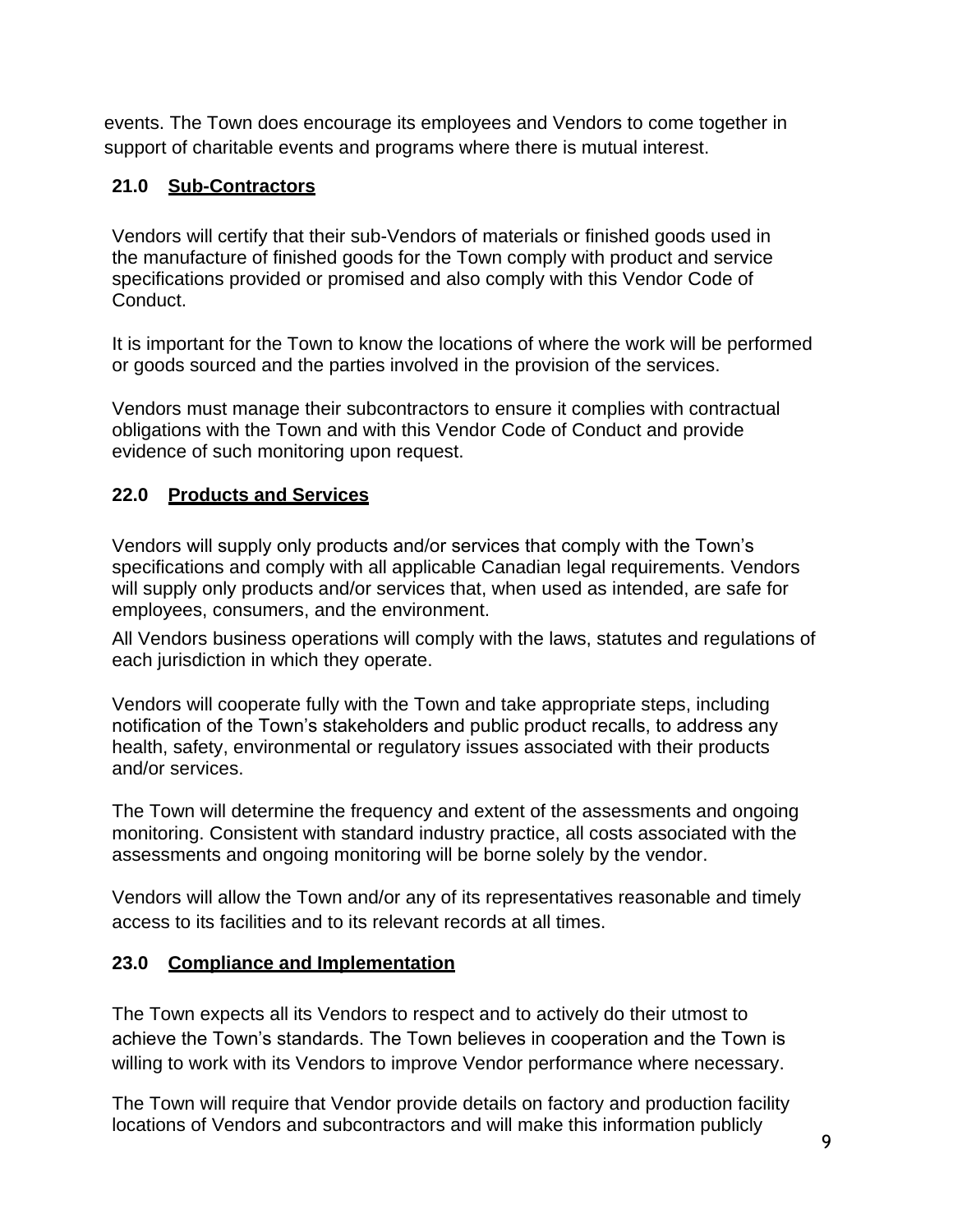available upon request.

The Town reserves the right to ask for proof of compliance with all applicable labour, health, safety, and environmental laws, and may inspect working conditions, at any time (or request independent verification of compliance) at the Vendor's expense.

The Town or a third party designated by the Town may periodically conduct on-site assessments of selected vendor facilities that produce finished goods for the Town. The Town may also periodically conduct on-site assessments of selected sub-vendor facilities that provide services, produce materials or finished goods for the Town. Assessments may include a review of relevant vendor records as well as inspection of the facility for compliance with this Vendor Code of Conduct.

#### **24.0 Invoicing / Accounts Payable**

All Vendors providing goods or services to the Town of Caledon in the normal course of the Vendor's business are required to provide an acceptable invoice. A statement is not an appropriate documentation. Payment processing may be delayed if invoices have missing or incorrect information.

All vendor invoices must include the following information at a minimum:

- Vendor name and address
- Date of invoice
- Invoice number
- Itemized list of goods and/or services, including the date they were provided
- Tax must be broken out and itemized separately if applicable
- Total amount due
- Purchase Order (PO) Number as issued by the Town of Caledon

The Town may include additional invoice requirements in its contracts.

#### **25.0 Confidentiality and Privacy**

Vendors will not disclose to others or use for their own purposes or the purposes of others any trade secrets, confidential information, knowledge, designs, data, skill, or any other information which the Town presents to the vendor as confidential.

Vendors will respect the privacy of personal information they collect, use or disclose as a consequence of their business relationship with the Town. Confidential business and personal information must be protected.

Confidential and sensitive information must be protected against theft, loss, destruction, unauthorized access or misuse. If you are aware of any attempt to obtain sensitive information by unauthorized means or misuse of such information, Vendors must advise the Town Representative as defined in your contract.